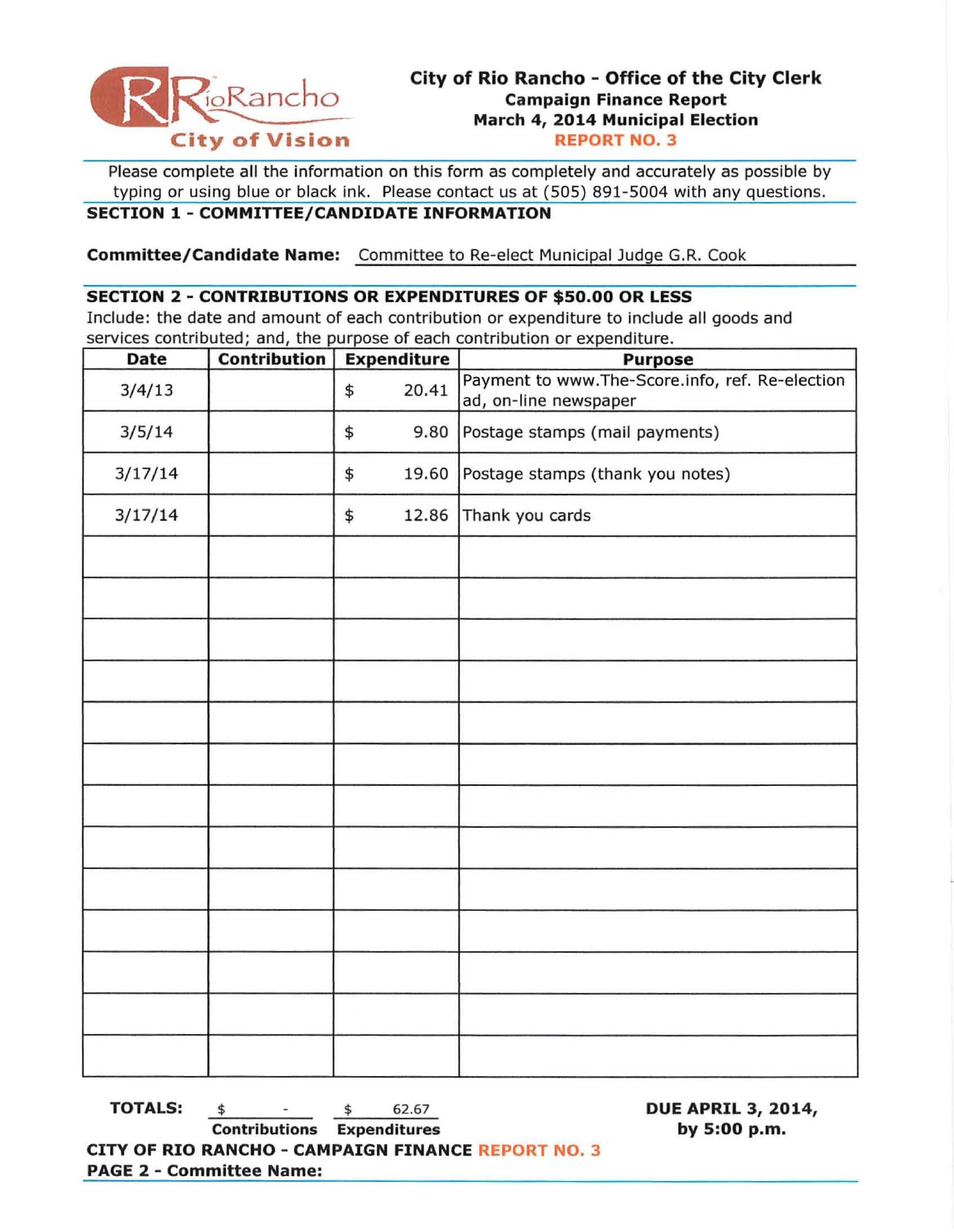# **SECTION 3 - CONTRIBUTIONS OR EXPENDITURES OF MORE THAN \$50.00 (Cumulative)**

Include: the name and address of the person or entity from whom any cumulative contribution or expenditure of more than \$50.00 was received or made; the date and amount of each contribution or expenditure to include all goods and services contributed; and, the purpose of each contribution or expenditure.

| <b>Date</b>                                                             |                           | <b>Contribution Expenditure</b>                  | <b>Name/Address</b>                                                                                                                                     | <b>Purpose</b>                                                                    |  |  |  |  |  |  |
|-------------------------------------------------------------------------|---------------------------|--------------------------------------------------|---------------------------------------------------------------------------------------------------------------------------------------------------------|-----------------------------------------------------------------------------------|--|--|--|--|--|--|
| 3/5/14                                                                  |                           | \$<br>100.00                                     | Joshua Hernandez 7000 Senero<br>Rd. NW Abq., NM 87114                                                                                                   | Robocalls set up                                                                  |  |  |  |  |  |  |
| 3/6/14                                                                  |                           | \$<br>150.41                                     | RR Community Publishing, LLC<br>DBA Rio Rancho Observer 1594                                                                                            | "Thank you" ad to voting public<br>published on 3/6/14                            |  |  |  |  |  |  |
| 3/8/14                                                                  |                           | 583.49<br>\$                                     | Sara Rd SE Ste, D RR, NM 87124<br>Joe's Pasta House 3201 Southern<br>Dinner for contributors to Judge Cook's<br>Blvd. Rio Rancho, NM 87124<br>campaign. |                                                                                   |  |  |  |  |  |  |
| 3/20/14                                                                 |                           | \$<br>82.21                                      | Papa Johns Pizza, 4300<br>Ridgecrest Dr. SE, Rio Rancho,                                                                                                | Purchased 8 pizzas for attendees at RR<br>Police & Disp. Assn. meeting. (apprec.) |  |  |  |  |  |  |
| 4/2/14                                                                  |                           | \$<br>236.27                                     | NM 87124<br>Haven House, Women's Battered<br>Donation to Battered Women Shelter<br>Shelter, address is confidential<br>(residual funds)                 |                                                                                   |  |  |  |  |  |  |
| 4/2/14                                                                  |                           | \$<br>236.26                                     | Watermelon Mountain Ranch,<br>Donation to New Mexico's no-kill animal<br>3251 Westphalia Blvd. NE 87144,<br>shelter (residual funds)                    |                                                                                   |  |  |  |  |  |  |
| 4/2/14                                                                  | \$<br>25.00               |                                                  | Rio Rancho, NM 87144                                                                                                                                    | Bank indicated this was credit for<br>customer referral on 2/28/14                |  |  |  |  |  |  |
| 4/2/14                                                                  |                           | 0.02<br>\$                                       |                                                                                                                                                         | Error, Contribution on 2/3/14 indicated<br>36.43 and actual was 36.41             |  |  |  |  |  |  |
| 4/2/14                                                                  | \$<br>0.20                |                                                  |                                                                                                                                                         | Error, Expenditure on 1/30/14 indicated<br>19.80 and actual was 19.60             |  |  |  |  |  |  |
| 4/2/14                                                                  | \$<br>0.10                |                                                  |                                                                                                                                                         | Error, Expenditure on 11/18/13<br>indicated 57.31 and actual was 57.21            |  |  |  |  |  |  |
| 4/1/14                                                                  |                           | \$<br>82.25                                      | Papa Johns Pizza, 4300<br>Ridgecrest Dr. SE, Rio Rancho,<br>NM 87124                                                                                    | Purchased 8 pizzas for Rio Rancho<br>Firemen, (appreciation)                      |  |  |  |  |  |  |
|                                                                         |                           |                                                  |                                                                                                                                                         |                                                                                   |  |  |  |  |  |  |
|                                                                         |                           |                                                  |                                                                                                                                                         |                                                                                   |  |  |  |  |  |  |
|                                                                         |                           |                                                  |                                                                                                                                                         |                                                                                   |  |  |  |  |  |  |
|                                                                         |                           |                                                  |                                                                                                                                                         |                                                                                   |  |  |  |  |  |  |
|                                                                         |                           |                                                  |                                                                                                                                                         |                                                                                   |  |  |  |  |  |  |
|                                                                         |                           |                                                  |                                                                                                                                                         |                                                                                   |  |  |  |  |  |  |
|                                                                         |                           |                                                  |                                                                                                                                                         |                                                                                   |  |  |  |  |  |  |
|                                                                         |                           |                                                  |                                                                                                                                                         |                                                                                   |  |  |  |  |  |  |
|                                                                         |                           |                                                  |                                                                                                                                                         |                                                                                   |  |  |  |  |  |  |
|                                                                         |                           |                                                  |                                                                                                                                                         |                                                                                   |  |  |  |  |  |  |
| <b>TOTALS:</b>                                                          | \$                        | 25.30<br>\$<br><b>Contributions Expenditures</b> | 1,470.91                                                                                                                                                | <b>DUE APRIL 3, 2014,</b><br>by 5:00 p.m.                                         |  |  |  |  |  |  |
| CITY OF RIO RANCHO - CAMPAIGN FINANCE REPORT NO. 3<br>PAGE <sub>3</sub> |                           |                                                  |                                                                                                                                                         |                                                                                   |  |  |  |  |  |  |
|                                                                         | <b>SECTION 4 - TOTALS</b> |                                                  |                                                                                                                                                         |                                                                                   |  |  |  |  |  |  |